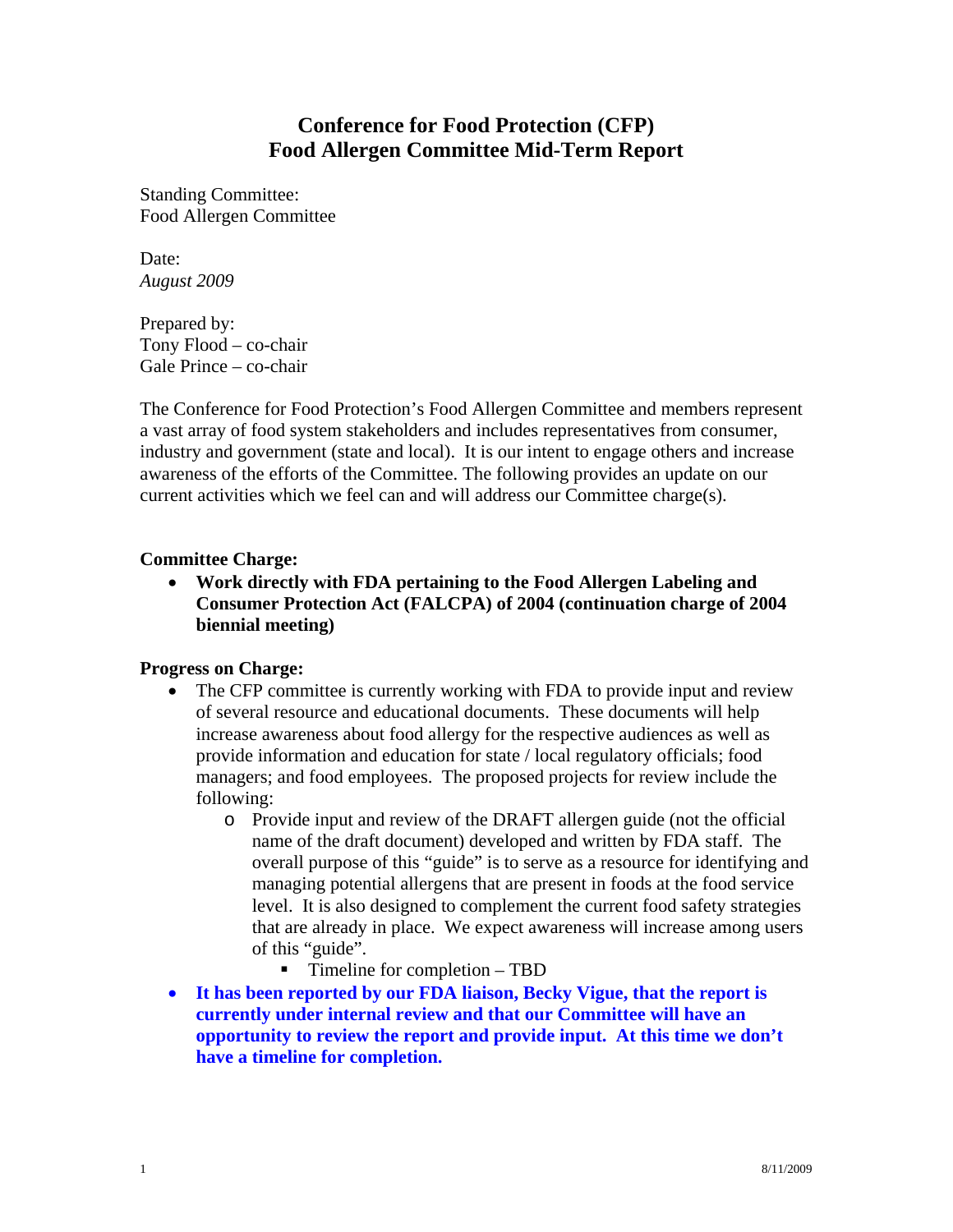- o Provide review of the Allergen Management Course as recommended by the CFP Certification of Food Safety Regulatory Professionals (CFSRP) Workgroup. At the present time FDA's Division of Human Resource Development (DHRD), Office of Regulatory Affairs University (ORAU) is in the process of developing an allergen management course that will be available on its Web site. The work group agrees an allergen management course should be required training in the program standards but the review of the course should be completed by the Allergen Committee. The CFP CFSRP Work Group thinks that the appropriate expertise for reviewing the content of this course lies within the Allergen Committee rather than the CFSRP work group. Once the review of this course is complete, the CFP CFSRP work group is prepared to renew its deliberation as to how it fits in with the Program Standard 2 - Trained Regulatory Staff Curriculum.
	- Timeline for completion December 31, 2009
- **The Allergen Management Course is still under development by FDA's DHRD. The CFP Allergen Committee will continue to seek out opportunities to provide review and input to the course. In the event the course will not continue as planned, we will work with FDA to identify appropriate strategies to develop a FDA "endorsed" training course. This proposed course would be developed among members of the CFP Allergen Committee, FDA and other appropriate stakeholders. It is critical that and future or proposed course developed by the CFP Allergen Committee be "endorsed" and "recognized" by FDA. This course would only be developed in the event the current course by FDA DHRD does not get complete within a timely manner.**

#### **Committee Charge:**

• **Work with industry and deliver food allergen information to state / local regulatory officials; food managers; health professionals; and food employees through appropriate marketing / outreach channels.** 

#### **Progress Report:**

- The Committee discussed developing a food allergy resource page of education materials suitable for state / local regulatory officials, food managers and food employees.
	- o Members of the Committee have provided input to different types of food allergy resource materials which have been developed for their respective audiences. We will seek to better understand how we might be helpful in crafting new allergy resources or repackaging existing resource materials that are useful to the target audiences. By identifying what is currently available in regards to food allergy resources and educational materials, we understand and ultimately are able to identify specific gaps in food allergy resources. By participating in this exercise, we will be better equipped to develop or recommend the development of a tangible product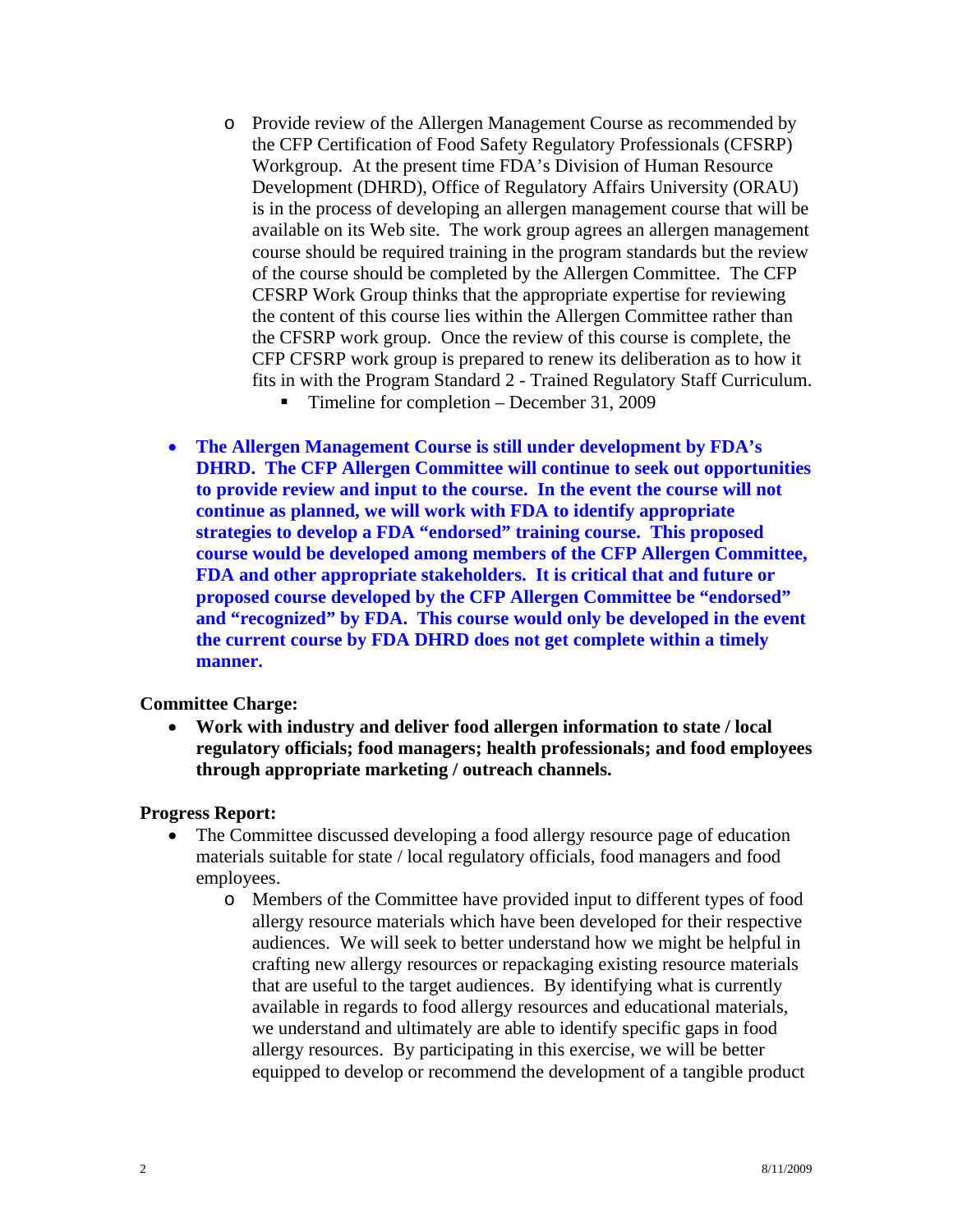that would address the very essence of the committee charge.

- o This activity will also provide an opportunity for the Committee to better understand and identify possible marketing and outreach strategies for the project. The Committee also discussed ideas to extend the outreach of the project and to engage stakeholders such as NEHA, FMI, NRA, IFIC, IFT Extension, FAAN and others as identified by the committee as possible venues for marketing and outreach strategies.
- o The Committee would like to provide outreach to the "health professional" community through network established by members of the Committee. IFIC has a long standing relationship with the American Dietetic Association (ADA), American Academy of Physician Assistants (AAPA) and the American Academy of Allergy, Asthma and Immunology (AAAAI) and is well positioned to coordinate the identification and development of a food allergy outreach and educational project to either of these groups. Additionally, we will seek input and collaboration with FAAN, FDA, the Conference and other key stakeholders.
- **Along with the development of an allergen resource page, the International Food Information Council Foundation is collaborating with the NRA, FAAN and AAAAI to revise its current food allergy poster for restaurant staff. The poster will be available for a nominal fee or in some instances free to all food allergy stakeholders via various networks including web sties. The poster will be made available in English and Spanish and will likely be complete**  during the 4<sup>th</sup> quarter of 2009. Members of the CFP Allergen Committee **will have an opportunity to provide input. Additionally, we will seek FDA and CFP "endorsement".**

 $^{+++}$ 

#### **Committee Charge:**

• **The Conference further recommends that the Food Allergen Committee work with the FDA to develop an appropriate educational component regarding food allergen awareness.** 

#### **Progress Report:**

• The Committee discussed options to address the charge. As discussed, the Committee identified "regulators and industry that is regulated" as the target audience in this charge. We feel it is important for this Committee to increase its awareness of the current FDA food allergen activities as outlined in the Food Allergen Labeling and Food Protection Act (FALCPA). We will continue to reach out to our FDA representatives and identify opportunities to broaden the FDA engagement to better align ourselves with the current thinking, communication and education strategies regarding food allergy overall.